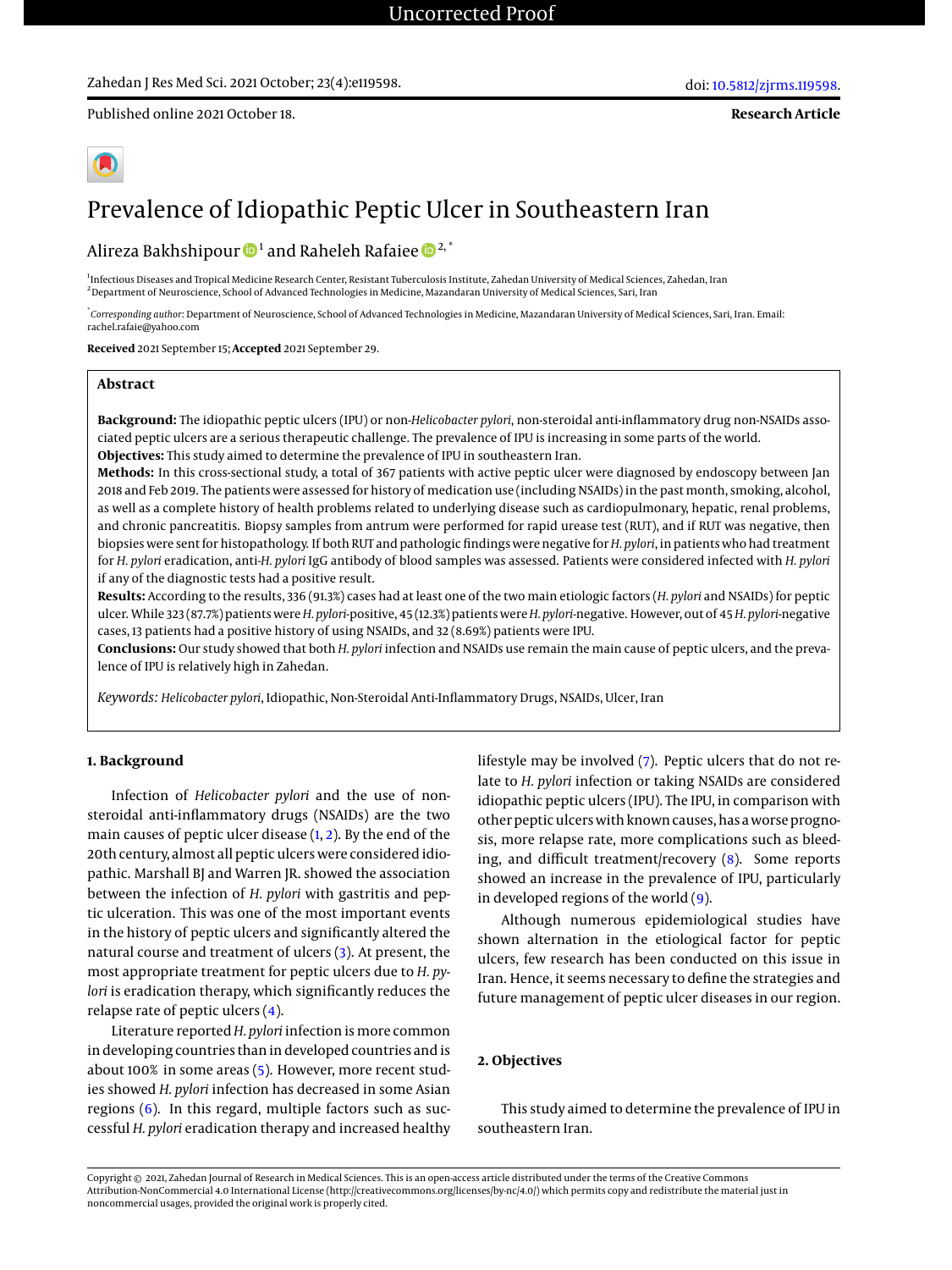#### **3. Methods**

This cross-sectional study was conducted at a 1000 bed, university-affiliated hospital in Zahedan, Iran. The research ethics committee evaluated and approved the study. Eligible patients were selected by the available sampling method. The subjects were patients with active peptic ulcer endoscopically diagnosed between Jan 2018 and Feb 2019. An ulcer was defined as an active mucosal lesion with observable submucosal depth and longest diameter of  $> 5$  mm. Written informed consent was obtained from all participants, and the research objectives were explained prior to participation. The participants with an age of < 18 years were included if their parents signed an informed consent. Patients with any malignancy, malignant gastric ulcers, and history of peptic ulcer surgery were excluded.

According to previous studies in Iran,  $P = 0.6$ ,  $Z_{(1-\alpha)/2} =$ 1.96, and  $d = 0.05$ , the sample size was calculated as 368 participants. The sample size was measured using the following formula for sample calculation:

$$
Sample\ Size = \frac{Z_{\frac{1}{2} - \alpha}^2 \times P(1 - P)}{d^2}
$$

The patients' basic demographics, history of medication use (including NSAIDs) in the past month, smoking, alcohol, as well as a complete history of health problems related to underlying diseases such as cardiopulmonary, hepatic, renal problems, and chronic pancreatitis were taken from the patients upon visiting and were recorded in the baseline forms.

During the upper gastrointestinal endoscopy, biopsies were performed at the antrum of gastric mucosa, and rapid urease test (RUT, sensitivity 85 - 95%, specificity 95 - 100%) was done for the tissue samples, and if *H. pylori*negative, other samples were sent to the laboratory of pathology to observe *H. pylori* on a biopsy smear after hematoxylin-eosin staining (sensitivity 80 - 90%, specificity > 95%). In patients who did not have a treatment for *H. pylori* eradication, anti-*H. pylori* IgG antibody (sensitivity > 80%, specificity > 90%) of blood samples was requested.

Patients were considered infected with *H. pylori* if any of the diagnostic tests had a positive result. SPSS software version 17 was used for data process and analysis. Descriptive statistics (e.g., frequency and percentage) were calculated. Also, comparisons between *H. pylori*-positive and *H. pylori*-negative patients and categorical variables were made by chi-square test. P-value < 0.05 was considered as statistically significant.

### **4. Results**

In this study, out of a total of 368 included patients with peptic ulcer, 336 (91.3%) had at least one of the two main etiologic factors (*H. pylori* and NSAIDs) for peptic ulcer. Also, 323 (87.7%) patients were *H. pylori*-positive, of whom 309 (84%) patients had a positive RUT, 3 (0.8%) patients had a positive histological smear, and 4 (1.1%) patients had a positive serology. Moreover, 45 (12.3%) patients were *H. pylori*negative, and 32 (8.69%) patients had IUP. Among patients with IUP, one patient had chronic obstructive pulmonary disease (COPD), two patients had cirrhosis, and three patients had renal stone; other cases had no underlying disease.

[Table 1](#page-1-0) presents more detailed information about the etiologies of peptic ulcers in our sample. Locations of ulcers and demographic characteristics of the patients are shown in [Table 2.](#page-2-0)

<span id="page-1-0"></span>

| <b>Table 1.</b> Etiologies of Peptic Ulcer in Our Sample ( $n = 368$ ) |                           |                   |  |  |  |  |
|------------------------------------------------------------------------|---------------------------|-------------------|--|--|--|--|
| <b>Etiology</b>                                                        | <b>Number of Patients</b> | % of Total Sample |  |  |  |  |
| H. pylori-positive                                                     | 323                       | 87.7              |  |  |  |  |
| <b>NSAID</b> use                                                       | 95                        | 25.81             |  |  |  |  |
| $NSAID + H.$ <i>pylori-positive</i>                                    | 82                        | 22.28             |  |  |  |  |
| $NSAID + H.$ <i>pylori-negative</i>                                    | 13                        | 3.53              |  |  |  |  |
| Idiopathic peptic ulcer                                                | 32                        | 8.69              |  |  |  |  |

Abbreviation: DU, duodenal ulcer; GU, gastric ulcer; NSAID, nonsteroidal antiinflammatory drugs.

#### **5. Discussion**

This study adds to the literature on the prevalence of *H. pylori*-positive and *H. pylori*-negative peptic ulcers and provides an estimation of the prevalence of IPU in southeastern Iran. The etiological role of *H. pylori* and NSAIDs in endoscopically diagnosed gastric and duodenal ulcers showed the involvement of these two main causes in 91.3% of peptic ulcer cases in this study. We also found no significant association between *H. pylori* infection and the patients' demographics (age and gender), smoking, and use of NSAIDs in our patients.

Our findings are in accordance with the past to present literature, which showed a remarkably higher prevalence of *H. pylori*-related peptic ulcers [\(10,](#page-3-9) [11\)](#page-3-10); also, duodenal ulcer (DU) was more common than gastric ulcer (GU) [\(12\)](#page-3-11). Considering the demographic characteristics of the patients with peptic ulcer, they were as young as samples in other similar studies [\(13\)](#page-4-0), and*H. pylori*-related peptic ulcers showed amale predominance [\(14\)](#page-4-1). A systematic review and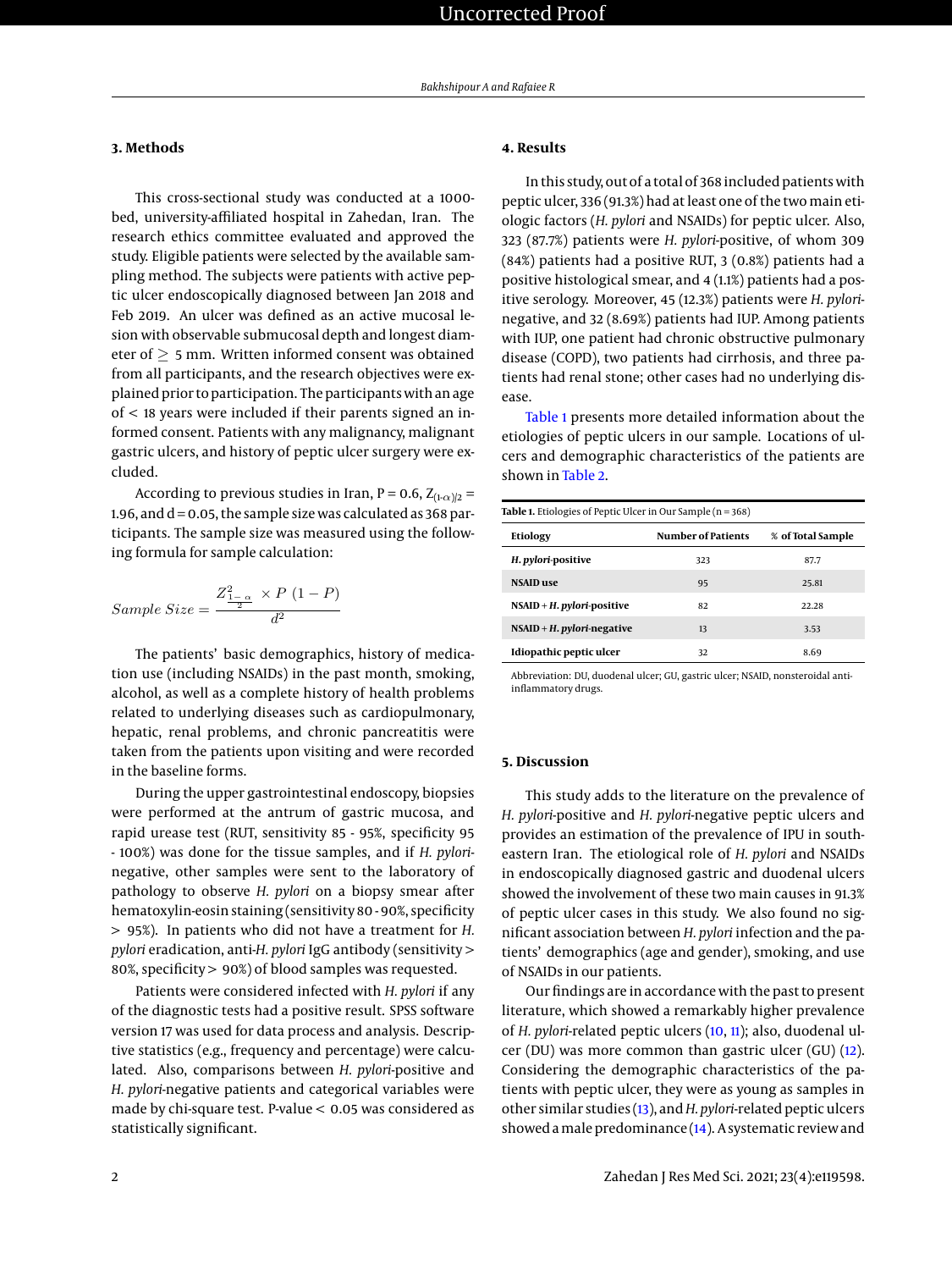| <b>Variables</b>           | <b>Total</b> | H. pylori Infection |                 | P-Value |
|----------------------------|--------------|---------------------|-----------------|---------|
|                            |              | Positive            | <b>Negative</b> |         |
| <b>Ulcer</b> location      |              |                     |                 | 0.88    |
| $\mathop{\rm DU}\nolimits$ | 309 (83.96)  | 272(88)             | 37(12)          |         |
| ${\rm GU}$                 | 47(12.77)    | 41(87.8)            | 6(12.2)         |         |
| $DU+GU$                    | 12(17.64)    | 10(83.3)            | 2(16.7)         |         |
| Gender                     |              |                     |                 | 0.50    |
| Male                       | 237(64.4)    | 206(86.9)           | 31(13.1)        |         |
| Female                     | 131(35.6)    | 117(89.3)           | 14(10.7)        |         |
| Age groups (y)             |              |                     |                 | 0.49    |
| $10-19$                    | 13(3.5)      | 12(7.7)             | 1(92.3)         |         |
| 20-29                      | 85(23.1)     | 70 (82.4)           | 15(17.6)        |         |
| 30-39                      | 81(22)       | 69 (85.2)           | 12(14.8)        |         |
| 40-49                      | 55(15)       | 51(97.2)            | 4(7.3)          |         |
| 50-59                      | 51(13.85)    | 47(92.2)            | 4(7.8)          |         |
| 60-69                      | 44 (11.95)   | 39 (88.6)           | 5(11.4)         |         |
| $\geq$ 70                  | 39 (10.6)    | 35 (89.7)           | 4(10.3)         |         |
| <b>Current smoking</b>     |              |                     |                 | 0.49    |
| Yes                        | 44 (11.95)   | 40 (90.9)           | 4(9.1)          |         |
| No                         | 324 (88.05)  | 283(87.3)           | 41(12.7)        |         |
| <b>NSAID</b> use           |              |                     |                 | 0.61    |
| Yes                        | 95(25.81)    | 82 (86.3)           | 13(13.7)        |         |
| $\rm No$                   | 273 (74.19)  | 241(88.3)           | 32(11.7)        |         |

<span id="page-2-0"></span>**Table 2.** Locations of Ulcer, Demographic Characteristics, and NSAIDs Use in the Patients with *H. pylori*-Positive and *H. pylori*-Negative Peptic Ulcer (n = 368).

Abbreviation: DU, duodenal ulcer; GU, gastric ulcer; NSAID, nonsteroidal anti-inflammatory drugs.

<sup>a</sup> Value are expressed as No. (%).

meta-analysis of 80 studies from Iran in 2018 found that the prevalence of peptic ulcers in Iran was 34%, which was higher than the global rate (6 to 15%), and the prevalence of *H. pylori*-positive ulcers was 62% in patients with peptic ulcer [\(15\)](#page-4-2). Also, in contrast with our results, the mentioned review showed that one of the environmental causes of peptic ulcers is smoking [\(15\)](#page-4-2). This inconsistency might be attributed to the fact that most of the included samples in our study were non-smoker individuals. As several studies reported [\(16-](#page-4-3)[18\)](#page-4-4), in the present study, the current smokers had more positivity to *H. pylori* than nonsmoker patients with peptic ulcer. The same reason may be applied to the inconsistency of NSAIDs use, and most of our samples were not chronic NSAIDs user.

Our data indicated that the incidence of IPU or non-NSAID, non-*H. pylori* associated peptic ulcers was 8.69%, which is close to another study (13.11%) from Iran [\(19\)](#page-4-5). Seyed Mirzaei et al. (2015) found that the prevalence of IPU in Kerman (southern Iran) was 1.8%, which was lower than the

rates found in our province. Regarding their method, polymerase chain reaction (PCR) test was used on tissue samples that increased *H. pylori* detection rate [\(20\)](#page-4-6). Numerous studies have been published since 1996 with different results showing the prevalence of IUP range from 0.8 to 40%, which seems to be due to the health promotion of the population and the diagnostic accuracy of the used tests [\(21,](#page-4-7) [22\)](#page-4-8). A review study reported that IPU comprised 10 - 30% of all peptic ulcers in Asia [\(21\)](#page-4-7). Overall, a review of the literature indicated an increase in the prevalence of IUP. Most of the available evidence suggested that IPUs are more likely resistant to acid suppression therapy and are related to a high risk of recurrence and bleeding and more mortality in comparison with *H. pylori*-positive peptic ulcer [\(23\)](#page-4-9).

However, in most studies, the techniques of detecting *H. pylori* were RUT, respiratory urea test, fecal antigen test, histology, serology, or a combination of mentioned techniques with about 95% diagnostic sensitivity [\(2\)](#page-3-1). It should also be noted that some patients had false negative tests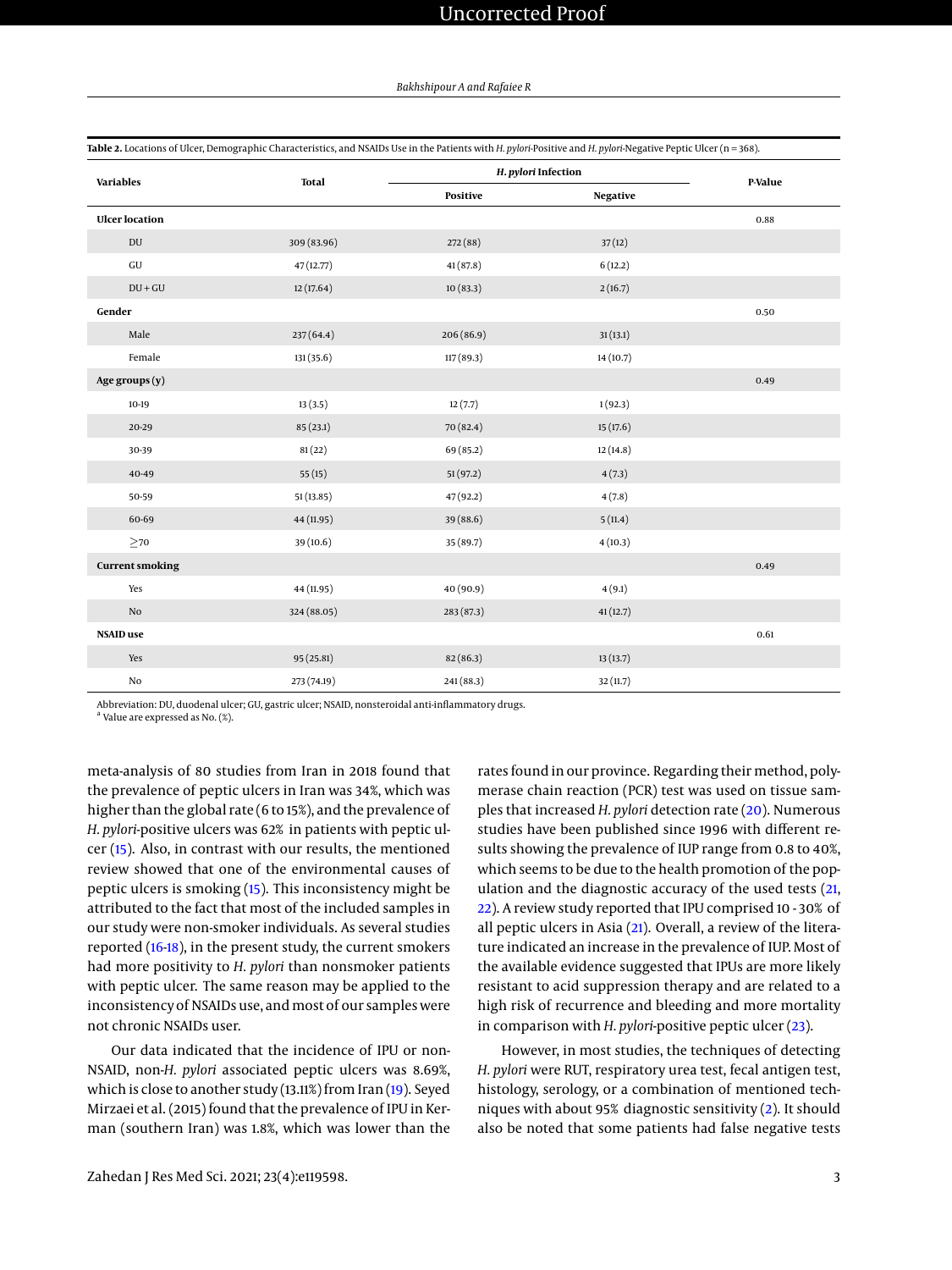for *H. pylori* due to the low bacterial load in the tissue, recent usage of antibiotics or proton pump inhibitors medications [\(24,](#page-4-10) [25\)](#page-4-11).

Various etiological risk factors involved in upper GI ulceration are not yet entirely understood. However, several factors have been found to be important in the pathogenesis of peptic ulcer, including the medications such as spironolactone [\(26\)](#page-4-12) and selective serotonin reuptake inhibitors (SSRIs) [\(27\)](#page-4-13), as well as underlying diseases such as cirrhosis COPD [\(28,](#page-4-14) [29\)](#page-4-15), renal stones, chronic pancreatitis, coronary artery disease (CAD), and polycythemia vera [\(30\)](#page-4-16). Given the high prevalence of asymptomatic CAD in our society, a percentage of our patients may be prone to IPU due to CAD $(31)$ .

This study had some limitations. First, due to a possible defect in tissue sampling, many false negative results occurred in the URT as well as histological investigation, and if tissue culture had been performed, the chances of positive results for *H. pylori* were much higher. Second, despite our efforts to obtain accurate medical history, patients may not have reported NSAIDs usage, and this may have contributed to the high rate of IPU in our study. On the other hand, unlike previous similar studies, the large sample size in this research may be considered as one of the strengths of the current study. Our results are crucial for clinical practice to diagnose and monitor the trends related to peptic ulcer diseases over time in our population.

#### *5.1. Conclusion*

Our study showed that both *H. pylori* infection and NSAIDs use remain the main cause of peptic ulcers, and the prevalence of IPU is relatively high in Zahedan.

#### **Acknowledgments**

The authors would like to thank the participants for their contributions. Also, the authors wish to thank the Zahedan University of Medical Sciences.

#### **Footnotes**

**Authors' Contribution:** A.R.B. designed the study, supervised collecting the data, and wrote the draft of manuscript. R.R. involved in planning and worked on the manuscript. All authors contributed to the final version of the manuscript.

**Conflict of Interests:** The authors declare that they have no conflict of interest.

**Ethical Approval:** The present study was completed in accordance with the Declaration of Helsinki and the Ethical Guidelines for Medical and Health research established by the Iranian Ministry of Health and Medical Education and Ministry of Science, Research, and Technology of Iran. The Ethics Review Committee of Zahedan University of Medical Sciences, Iran, approved the study (registration No. IR.ZAUMS.REC.1390.1278).

**Funding/Support:** The current research was funded by a specific project grant from Zahedan University of Medical Sciences.

**Informed Consent:** A written informed consent obtained from the participants or their parents.

#### **References**

- <span id="page-3-0"></span>1. Drini M. Peptic ulcer disease and non-steroidal anti-inflammatory drugs. *Aust Prescr*. 2017;**40**(3):91–3. doi: [10.18773/austprescr.2017.037.](http://dx.doi.org/10.18773/austprescr.2017.037) [PubMed: [28798512\]](http://www.ncbi.nlm.nih.gov/pubmed/28798512). [PubMed Central: [PMC5478398\]](https://www.ncbi.nlm.nih.gov/pmc/articles/PMC5478398).
- <span id="page-3-1"></span>2. Narayanan M, Reddy KM, Marsicano E. Peptic ulcer disease and Helicobacter pylori infection. *Mo Med*. 2018;**115**(3):219–24. [PubMed: [30228726\]](http://www.ncbi.nlm.nih.gov/pubmed/30228726). [PubMed Central: [PMC6140150\]](https://www.ncbi.nlm.nih.gov/pmc/articles/PMC6140150).
- <span id="page-3-2"></span>3. Charitos IA, D'Agostino D, Topi S, Bottalico L. 40 years of Helicobacter pylori: A revolution in biomedical thought. *Gastroenterol Insights*. 2021;**12**(2):111–35. doi: [10.3390/gastroent12020011.](http://dx.doi.org/10.3390/gastroent12020011)
- <span id="page-3-3"></span>4. Ford AC, Gurusamy KS, Delaney B, Forman D, Moayyedi P. Eradication therapy for peptic ulcer disease in Helicobacter pyloripositive people. *Cochrane Database Syst Rev*. 2016;**4**. CD003840. doi: [10.1002/14651858.CD003840.pub5.](http://dx.doi.org/10.1002/14651858.CD003840.pub5) [PubMed: [27092708\]](http://www.ncbi.nlm.nih.gov/pubmed/27092708). [PubMed Central: [PMC7163278\]](https://www.ncbi.nlm.nih.gov/pmc/articles/PMC7163278).
- <span id="page-3-4"></span>5. Salih BA. Helicobacter pylori infection in developing countries: The burden for how long? *Saudi J Gastroenterol*. 2009;**15**(3):201–7. doi: [10.4103/1319-3767.54743.](http://dx.doi.org/10.4103/1319-3767.54743) [PubMed: [19636185\]](http://www.ncbi.nlm.nih.gov/pubmed/19636185).
- <span id="page-3-5"></span>6. Nagy P, Johansson S, Molloy-Bland M. Systematic review of time trends in the prevalence of Helicobacter pylori infection in China and the USA. *Gut Pathog*. 2016;**8**:8. doi: [10.1186/s13099-016-0091-7.](http://dx.doi.org/10.1186/s13099-016-0091-7) [PubMed: [26981156\]](http://www.ncbi.nlm.nih.gov/pubmed/26981156). [PubMed Central: [PMC4791971\]](https://www.ncbi.nlm.nih.gov/pmc/articles/PMC4791971).
- <span id="page-3-6"></span>7. Hu Y, Zhu Y, Lu NH. Recent progress in Helicobacter pylori treatment. *Chin Med J (Engl)*. 2020;**133**(3):335–43. doi: [10.1097/CM9.0000000000000618.](http://dx.doi.org/10.1097/CM9.0000000000000618) [PubMed: [31929363\]](http://www.ncbi.nlm.nih.gov/pubmed/31929363). [PubMed Central: [PMC7004604\]](https://www.ncbi.nlm.nih.gov/pmc/articles/PMC7004604).
- <span id="page-3-7"></span>8. Sverden E, Agreus L, Dunn JM, Lagergren J. Peptic ulcer disease. *BMJ*. 2019;**367**:l5495. doi: [10.1136/bmj.l5495.](http://dx.doi.org/10.1136/bmj.l5495) [PubMed: [31578179\]](http://www.ncbi.nlm.nih.gov/pubmed/31578179).
- <span id="page-3-8"></span>9. Nakamura M, Overby A, Michimae H, Matsui H, Takahashi S, Mabe K, et al. PCR analysis and specific immunohistochemistry revealing a high prevalence of non-Helicobacter pylori Helicobacters in Helicobacter pylori-negative gastric disease patients in Japan: High susceptibility to an Hp eradication regimen. *Helicobacter*. 2020;**25**(5). e12700. doi: [10.1111/hel.12700.](http://dx.doi.org/10.1111/hel.12700) [PubMed: [32790220\]](http://www.ncbi.nlm.nih.gov/pubmed/32790220).
- <span id="page-3-9"></span>10. Hooi JKY, Lai WY, Ng WK, Suen MMY, Underwood FE, Tanyingoh D, et al. Global prevalence of Helicobacter pylori infection: Systematic review and meta-analysis. *Gastroenterology*. 2017;**153**(2):420–9. doi: [10.1053/j.gastro.2017.04.022.](http://dx.doi.org/10.1053/j.gastro.2017.04.022) [PubMed: [28456631\]](http://www.ncbi.nlm.nih.gov/pubmed/28456631).
- <span id="page-3-10"></span>11. Taylor DN, Blaser MJ. The epidemiology of Helicobacter pylori infection. *Epidemiol Rev*. 1991;**13**:42–59. doi: [10.1093/oxfordjour](http://dx.doi.org/10.1093/oxfordjournals.epirev.a036078)[nals.epirev.a036078.](http://dx.doi.org/10.1093/oxfordjournals.epirev.a036078) [PubMed: [1765119\]](http://www.ncbi.nlm.nih.gov/pubmed/1765119).
- <span id="page-3-11"></span>12. Graham DY. History of Helicobacter pylori, duodenal ulcer, gastric ulcer and gastric cancer. *World J Gastroenterol*. 2014;**20**(18):5191–204. doi: [10.3748/wjg.v20.i18.5191.](http://dx.doi.org/10.3748/wjg.v20.i18.5191) [PubMed: [24833849\]](http://www.ncbi.nlm.nih.gov/pubmed/24833849). [PubMed Central: [PMC4017034\]](https://www.ncbi.nlm.nih.gov/pmc/articles/PMC4017034).